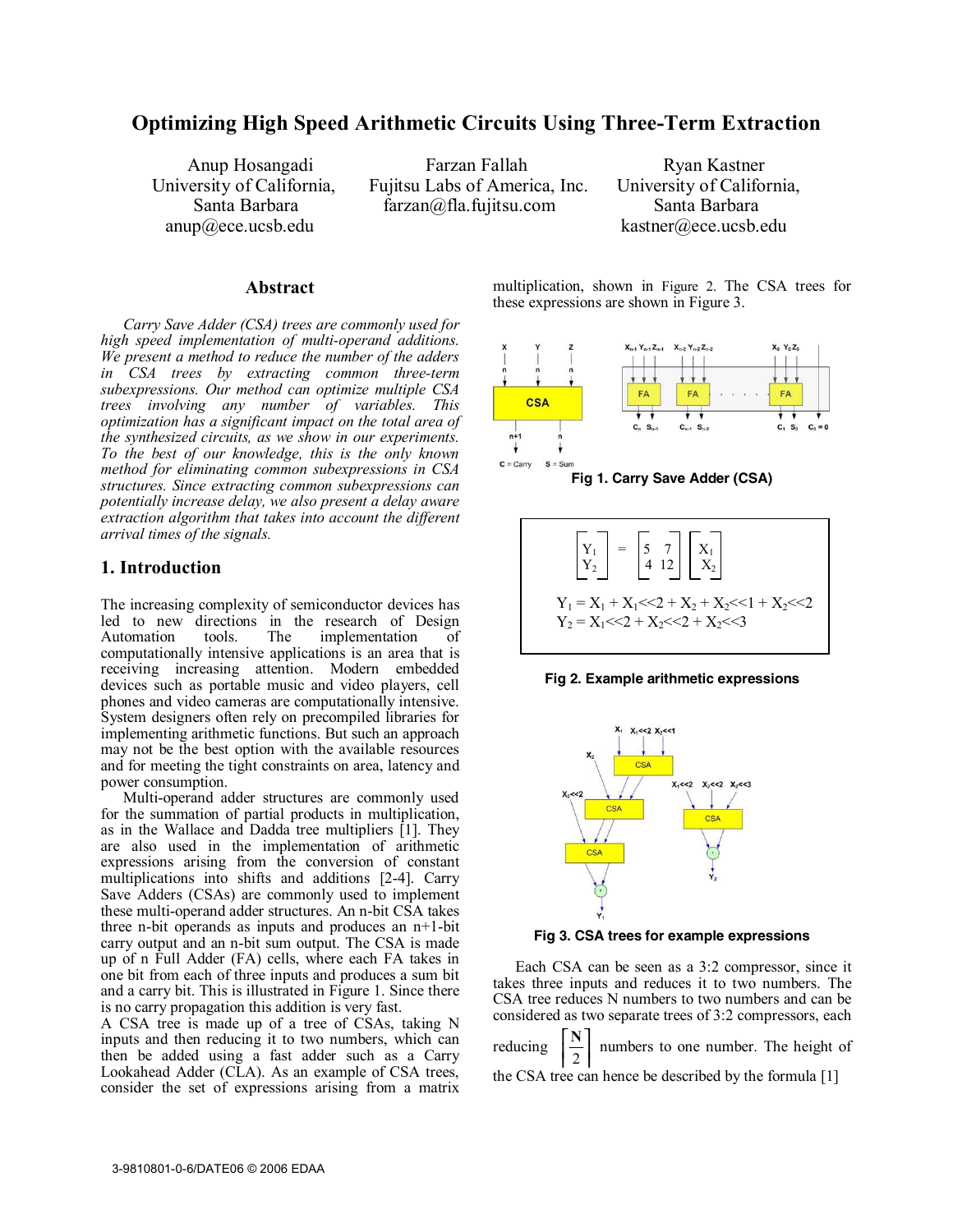$$
Delay (N) = \left\lceil \log_{1.5} \left\lceil \frac{N}{2} \right\rceil \right\rceil \qquad (I)
$$

If we observe the expressions carefully, we can see that there is a common three-term expression  $D_1 = X_1 + X_2 +$  $X_2 \leq 1$ . By extracting this subexpression, we can reduce the number of CSAs by one, as shown in Figure 4.

 There is no known automated technique for performing such an optimization. In this paper, we present a technique for extracting three-term common subexpressions aimed at reducing the number of CSAs and thereby area. Our technique can be used for optimizing multiple expressions involving any number of variables. The rest of the paper is organized as follows. In Section 2, we present some related work on the optimization of CSA structures. In Section 3, we present our algorithm for extracting three-term common subexpressions. In Section 4, we present experimental results, where we observe the effect of our optimizations on the area and latency after logic synthesis and place and route. In Section 5, we present a delay aware optimization algorithm, where we consider the different arrival times of the signals. Finally we conclude the paper in Section 6.



**Fig 4. CSA trees after extracting a common subexpression** 

### **2. Related Work**

The most recent work on using CSAs is in [2], where the authors have developed a technique to restructure dataflow graphs in programs to cluster as many arithmetic operators as possible and then implement them using CSA trees. The major contribution of the paper was in making most use of CSA structures for high speed, but there was no attempt in optimizing the CSA structures. [5] is one of the early works in this area, and presents a set of transformations to transform a dataflow graph to maximize the utilization of CSAs. In [6], an optimal algorithm for designing a CSA structure with shortest delay is presented, given the arrival times of all inputs.

 In [7], algorithms for timing and low power driven synthesis of CSA structures are presented, where the optimizations are done at bit-level. For low power synthesis, the authors consider switching probabilities of the inputs, and allot the inputs to the CSAs to minimize the switching probabilities of various signals. In [4],

some layout driven optimizations like converting half adders and merging them into full adders is suggested for layout improvement.

None of these works explore redundancy elimination as an optimization technique thought it can have a significant impact on the total area of circuits, as we show in our experimental results. Our techniques for redundancy elimination can be combined with the arithmetic clustering techniques in [2] and [5] for optimizations across design boundaries and nonarithmetic operators. There has been a lot of work on redundancy elimination for two input operators [8-10], but none of them has been applied to multi-input operators such as CSAs.

### **3. Three-Term Extraction Algorithm**

 We use a polynomial transformation of the arithmetic expressions that helps us to perform our optimizations. This polynomial transformation has been used for optimizing multiple-variable linear systems using twoinput adders [9, 11]. We first generate a set of all potential three-term common subexpressions, which we call as **divisors**. We then use an iterative algorithm for eliminating common subexpressions.

#### **3.1 Polynomial transformation of linear systems**

 Using the given representation of the constant C, the multiplication with the variable X (assuming only fixed point representation) can be represented as a summation of terms denoting the decomposition of the constant multiplication into additions and shifts as

$$
C^*X = \sum_i \pm \mathbf{X} \mathbf{L}^i \quad (II)
$$

The terms can be either positive or negative when the constants are represented using signed digit representations such as the Canonical Signed Digit (CSD) representation. The exponent of L represents the magnitude of the left shift and the i's represent the digit positions of the non-zero digits of the constants. For example the multiplication  $7^*X = (100-1)_{CSD}^*X = X \le 3$  $- X = XL^3 - X$ , using the polynomial transformation. This polynomial transformation helps to find subexpressions involving any number of variables. Furthermore, it helps to detect common subexpressions that are shifted forms of each other. For example  $(X_1 +$  $X_2 + X_3$ ) and  $(X_1 \leq 2 + X_2 \leq 2 + X_3 \leq 2)$  are equivalent except for the common shift by 2.

 The example expressions in Figure 2 can be rewritten using our polynomial transformation as shown in Figure 5.

$$
Y_1 = X_1 + X_1L^2 + X_2 + X_2L + X_2L^2
$$
  
\n
$$
Y_2 = X_1L^2 + X_2L^2 + X_2L^3
$$

#### **Fig 5. Polynomial transformation of example expressions**

### **3.2 Three-term divisor extraction**

 We extract divisors for every expression by considering every combination of three terms and then dividing by the minimum exponent of L. For example,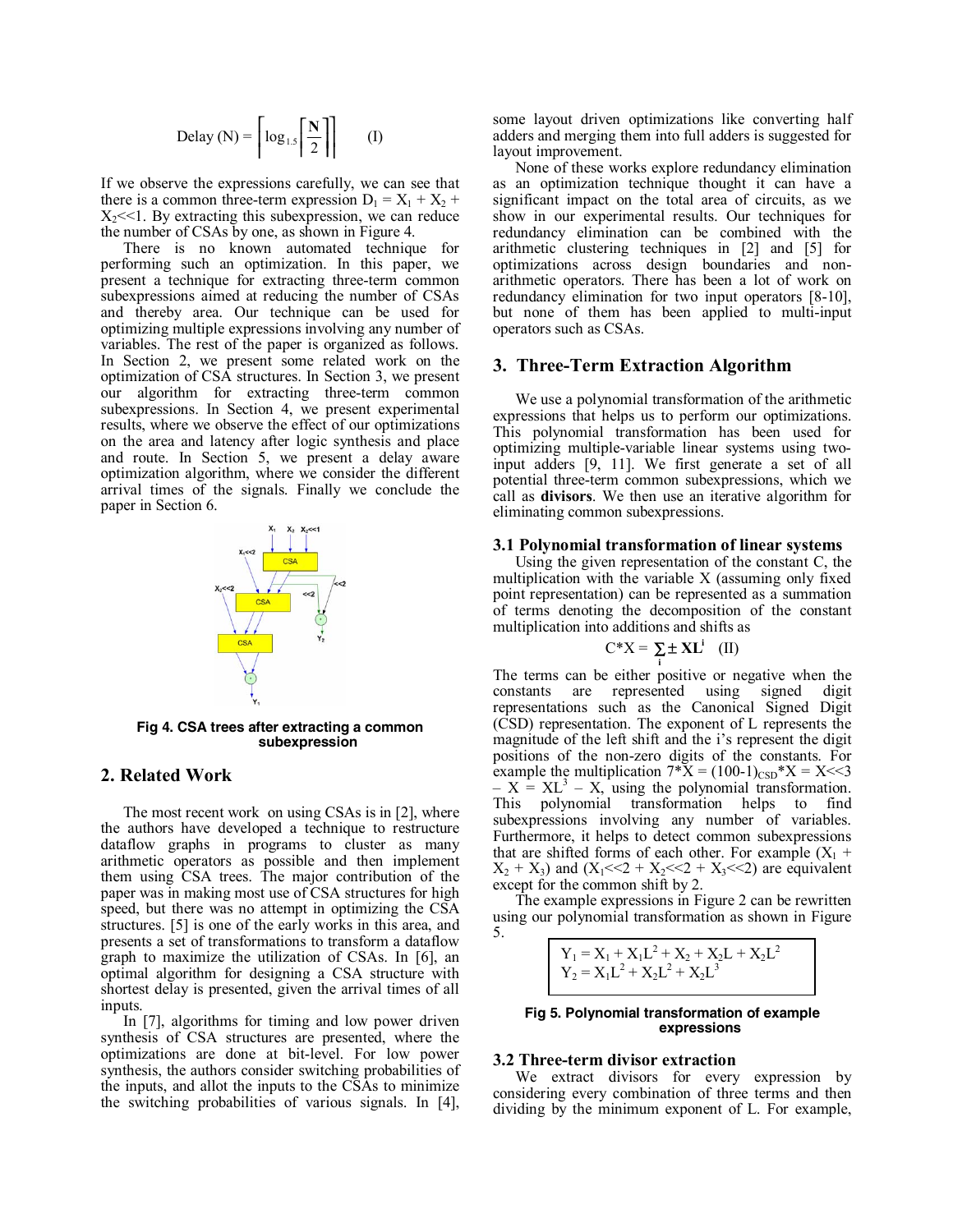consider the expression  $Y_2$  in Figure 5. The minimum exponent of L in this case is  $L^2$ . Dividing by  $L^2$  gives us the divisor  $d = X_1 + X_2 + X_2L$ . The number of divisors in

an expression with N terms is  $\begin{bmatrix} 1 \\ 3 \end{bmatrix}$  $\mathcal{L}$ I ſ 3 **N**). Figure 6 shows the

 $\big)$ ∖ algorithm for extracting three-term divisors. The importance of these three-term divisors is illustrated by the following theorem.

**Theorem:** There exists a three-term common subexpression iff there exists a non-overlapping intersection among the set of three-term divisors.

This theorem states that there is a three-term common subexpression if and only if there are at least two nonoverlapping divisors that intersect. Two divisors are said to **intersect**, if their absolute values are equal. For example,  $(X_1 + X_2 + X_2 \le 1)$  intersects with  $(X_1 + X_2 + X_3 \le 1)$  $X_2 \leq 1$ ). Two divisors are said to be **overlapping** if at least one of the terms from which they are derived is common. For example, consider the expression  $F = X_1 +$  $X_1 \ll 2 + X_1 \ll 4 + X_1 \ll 6 = X_1 + X_1 L^2 + X_1 L^4 + X_1 L^6.$ From the first three terms we obtain the divisor  $d_1 = X_1 +$  $X_1L^2 + X_1L^4$ . From the last three terms we obtain the divisor  $d_2 = (X_1 + X_1L^2 + X_1L^4)$ , by dividing those three terms by  $L^2$ . Even though these divisors  $(d_1 \text{ and } d_2)$ intersect, they are said to overlap since two of the terms from which they are derived are common.

*Divisors({Pi}) { {Pi} = Set of expressions in polynomial form; {D} = Set of divisors and co-divisors = {Φ}; for (every expression Pi in {Pi}) { for (every combination of 3 terms*  $(t_i, t_j, t_k)$  *in*  $P_i$ *) {*   $MinL = Minimum exponent of L in(t<sub>i</sub>, t<sub>i</sub>, t<sub>k</sub>)$ ; // co*divisor*   $t_i^{\,l} = t_i / MinL;$  $t_i^{\perp} = t_i / MinL;$  $t_k^{\prime\,\,l} = t_k^{\prime\prime}$ *MinL*;  $d = (t_i^1 + t_j^1 + t_k^1)$ ; // divisor;  $\{D\} = \{D\} \cup (d, MinL);$  *} } return {D}; }* 

### **Figure 6. Algorithm for generating three-term divisors**

The proof of this theorem is quite straightforward. **Proof:** 

(If case): If M of the divisors in the set of all divisors intersect and are non-overlapping, then there are M instances of the same three-term expression in the set of expressions.

(Only If case): Suppose there are M non-overlapping instances of the same three-term expression  $d_1 = (t_i +$  $t_i$ +  $t_k$ ) among the set of expressions. Now consider two different cases. In the first case, assume the minimum exponent of L among the terms in  $d_1$  is 0. Then  $d_1$ 

satisfies the definition of a divisor. Since our divisor generation algorithm extracts all possible three-term divisors, there will be M non-overlapping divisors representing  $d_1$ .

In the second case, assume that  $d_1$  does not satisfy the definition of a divisor (i.e., there are no terms in  $d_1$  with a zero exponent of L). Then we have  $d_1' = (t_i' + t_j' + t_k')$ which is obtained by dividing each term in  $d_1$  by the minimum exponent of L. Now  $d_1$ ' satisfies the definition of a divisor, and reasoning as above, there will be M non-overlapping divisors representing  $d_1$ '.

### **3.3 Iterative common subexpression elimination algorithm**

 Figure 7 shows our algorithm for three-term extraction. In the first step, **frequency statistics** of all distinct divisors is computed and stored. By frequency statistics we mean the number of instances of each distinct divisor. This is done by generating divisors  ${D_{new}}$  for each expression and looking for intersections with the existing set {D}. For every intersection, the frequency statistic of the matching divisor  $d_1$  in  $\{D\}$  is updated and the matching divisor  $d_2$  in  ${D_{new}}$  is added to the list of intersecting instances of  $d_1$ . The unmatched divisors in  ${D_{new}}$  are then added to  ${D}$  as distinct divisors.

-

*Optimize ({Pi}) { {Pi} = Set of expressions in polynomial form;*   $\{D\}$  = *Set of divisors* =  $\varphi$  *; // Step 1. Creating divisors and their frequency statistics for each expression*  $P_i$  *in*  $\{P_i\}$  *{*   ${D_{new}} = Divisors(P_i);$  *Update frequency statistics of divisors in {D}; {D} = {D}* ∪ *{ Dnew}; } //Step 2. Iterative selection and elimination of best divisor while (1) { Find d = divisor in*  $\{D\}$  *with most number of non-overlapping intersections; if (d == NULL) break; Rewrite affected expressions in {Pi} using d; Remove divisors in {D} that have become invalid; Update frequency statistics of affected divisors; {Dnew} = Set of new divisors from new terms added by division; {D} = {D}* ∪ *{Dnew}; } }* 

### **Figure 7. Algorithm for three-term extraction**

 In the second step of the algorithm, the best threeterm divisor is selected and eliminated at each iteration. The best divisor is the one that has the most number of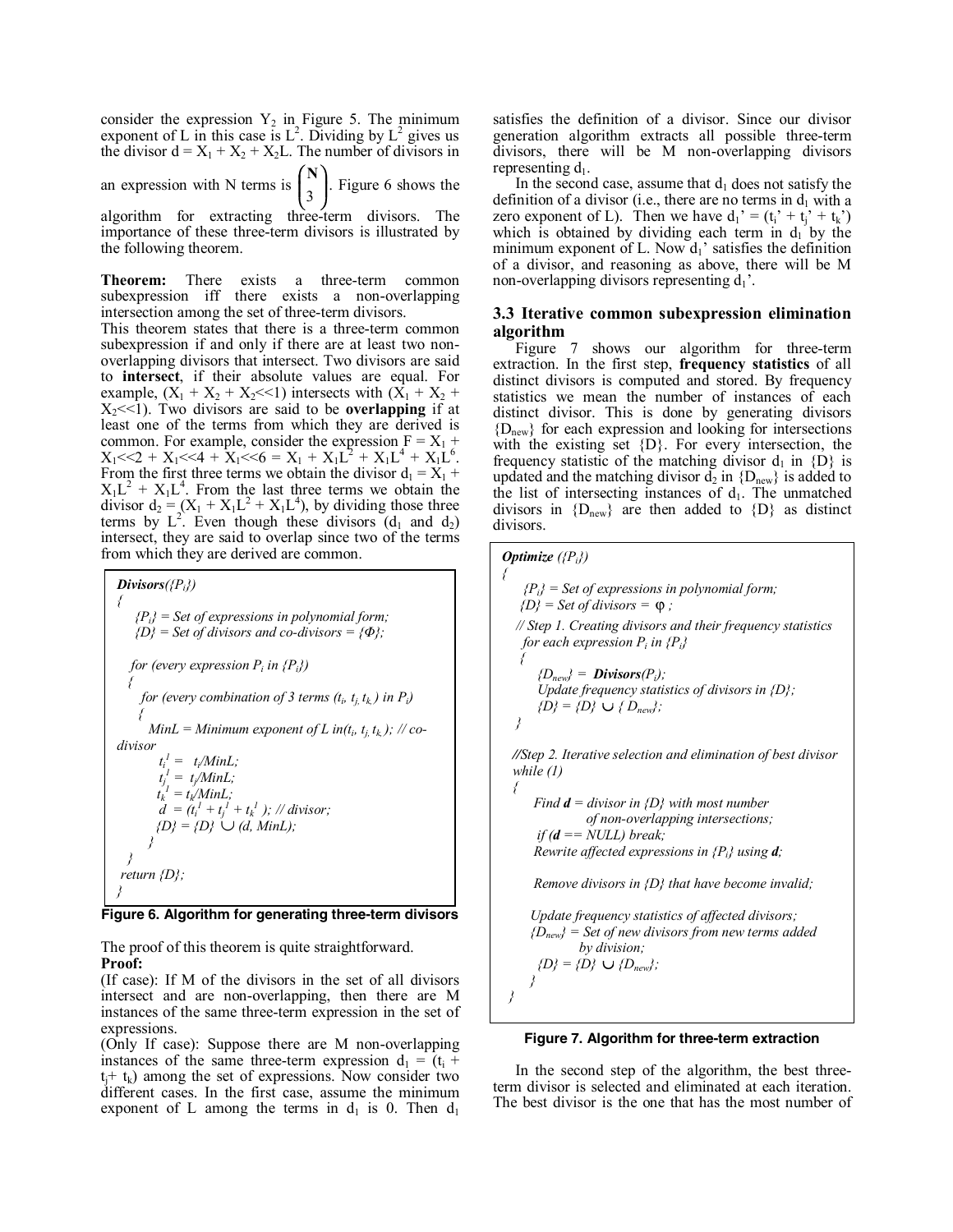non-overlapping divisor intersections. Those expressions that contain this best divisor are then rewritten. Since each CSA produces two outputs, a sum and a carry, each divisor also produces two numbers representing the two outputs. Figure 8 shows the rewriting of the expressions after the selection of the subexpression  $D_1 = X_1 + X_2 +$  $X_2 \leq 1$ , where  $D_1$  is the extracted divisor, and  $D_1^S$  and  $D_1^C$  represent the sum and the carry outputs of  $D_1$ , respectively.

 After selecting the best divisor, those divisors that overlap with it, no longer exist and have to be removed from the dynamic list  ${D}$ . As a result the frequency statistics of some divisors in {D} will be affected, and the new statistics for these divisors is computed and recorded. New divisors are generated for the new terms formed during division of the expressions. The frequency statistics of the new divisors are computed separately and added to the dynamic set of divisors {D}.

 The algorithm terminates when there are no more useful divisors. For our example expressions, after rewriting the expressions as shown in Figure 8, the set of dynamic divisors {D} is updated. No more useful divisors are found after this, and the algorithm terminates. The optimized circuit is shown in Figure 4.

$$
D_1 = X_1 + X_2 + X_2 << 1
$$
\n
$$
Y_1 = (D_1^S + D_1^C) + X_1 << 2 + X_2 << 2
$$
\n
$$
Y_2 = (D_1^S + D_1^C) << 2
$$
\nFigure 8. Expression rewriting

**Algorithm complexity and quality:** The algorithm spends most of its time in the first step where the frequency statistics of all distinct divisors are computed and stored. For an expression with N terms, the number of 3-term divisors is  $\dot{\Theta}(N^3)$ . Therefore, the complexity of the first step, for the case of M expressions is  $\Theta(MN^3)$ . In the second step of the algorithm, each time a divisor is selected, the number of terms in the affected divisor is reduced by one. In the worst case, all expressions are reduced from N terms to two terms at the end of the algorithm. The number of steps to reduce from N terms to two terms is (N-2). Since there are M expressions, the complexity of this step is  $\Theta(MN)$ . The algorithm that we presented is a greedy heuristic. To the best of our knowledge, there has not been any work on finding the optimal solution to the common subexpression elimination problem. An optimal solution can be achieved by a brute force search of the entire space, where all possible subexpressions in different selection orderings are explored. Since this is impractical for even moderately sized examples, we do not compare our results with the optimal one.

# **4. Experimental Results**

 The goal of our experiments was to observe the impact of our optimizations on the total area and delay of the synthesized examples. We considered six examples, the H.264 Video transform [12], 8-point Discrete Cosine Transform (DCT), 8-point Inverse Discrete Cosine Transform (IDCT) and three Finite Impulse Response

(FIR) filters (6-tap, 20-tap and 41-tap) [13]. All these examples consist of a number of multiplications with constants, which we decompose into additions and shift operations. We view these examples as a set of arithmetic expressions of the form shown in Figure 5 after using the polynomial transformation. We then optimize these expressions by doing three-term extraction using the algorithms described in Section 3.

 Table 1 compares the number of CSAs for both the unoptimized and optimized expressions, calculated at the end of our algorithm. From these results it can be seen that the number of CSAs reduces on an average by **38.4%.** We built CSA trees for both the unoptimized and optimized expressions and generated Verilog code for them. We considered the implementation of these CSA trees both as a Standard Cell based design as well as on Field Programmable Gate Arrays (FPGAs). For the standard cell designs, we used a 0.25 µm technology library.

**Table 1. Comparing number of CSAs** 

| Example    | Original<br># CSAs | Optimized<br># CSAs | <b>Reduction</b><br>$\frac{0}{0}$ |
|------------|--------------------|---------------------|-----------------------------------|
| H.264      | 105                | 78                  | 25.7                              |
| DCT8       | 266                | 222                 | 16.5                              |
| IDCT8      | 88                 | 34                  | 16.7                              |
| 6-tap FIR  | 22                 | 11                  | 50.0                              |
| 20-tap FIR | 88                 | 34                  | 61.4                              |
| 41-tap FIR | 198                | 79                  | 60.1                              |
| Average    | 152.2              | 103.2               | 38.4                              |

The area and delay estimates after synthesis is compared in Table 2. Due to limitations of the tools available to us, we could not get the numbers after placement and routing. But from the post synthesis phase, we can observe significant reductions in the total area (average **32.7%**)**.** The delay increases a little bit for all cases, but it is only 3.7% on the average.

**Table 2. Area and delay for Standard cell designs** 

| Example    | Area (units) |      | Delay (ns) |      | % Reduction |        |
|------------|--------------|------|------------|------|-------------|--------|
|            | Orig         | Opt  | Orig       | Opt  | Area        | Delay  |
| H.264      | 627          | 497  | 9.9        | 10.5 | 20.7        | $-6.0$ |
| DCT8       | 1650         | 1345 | 11.6       | 12.2 | 18.5        | $-5.8$ |
| IDCT8      | 1417         | 113  | 11.6       | 12.1 | 16.5        | $-4.0$ |
| 6 tap FIR  | 188          | 107  | 10.3       | 11.0 | 43.1        | $-6.4$ |
| 20 tap FIR | 719          | 364  | 12.1       | 11.4 | 49.4        | $+5.6$ |
| 41 tap FIR | 1558         | 812  | 11.2       | 11.8 | 47.9        | $-5.4$ |
| Average    | 1027         | 718  | 11.1       | 11.5 | 32.7        | $-3.7$ |

We also implemented these expressions using FPGAs. In addition to synthesis, we also performed place and route of the circuits. Table 3a shows the reduction in the number of occupied slices and Look Up Tables (LUTs), for the same set of six examples. The results show an average reduction of 14.1% in the total number of slices occupied, and about 12.9% reduction in the total number of LUTs used after optimizing the circuits with our extraction algorithm. In table 3b, we compare the critical path of the unoptimized and optimized designs.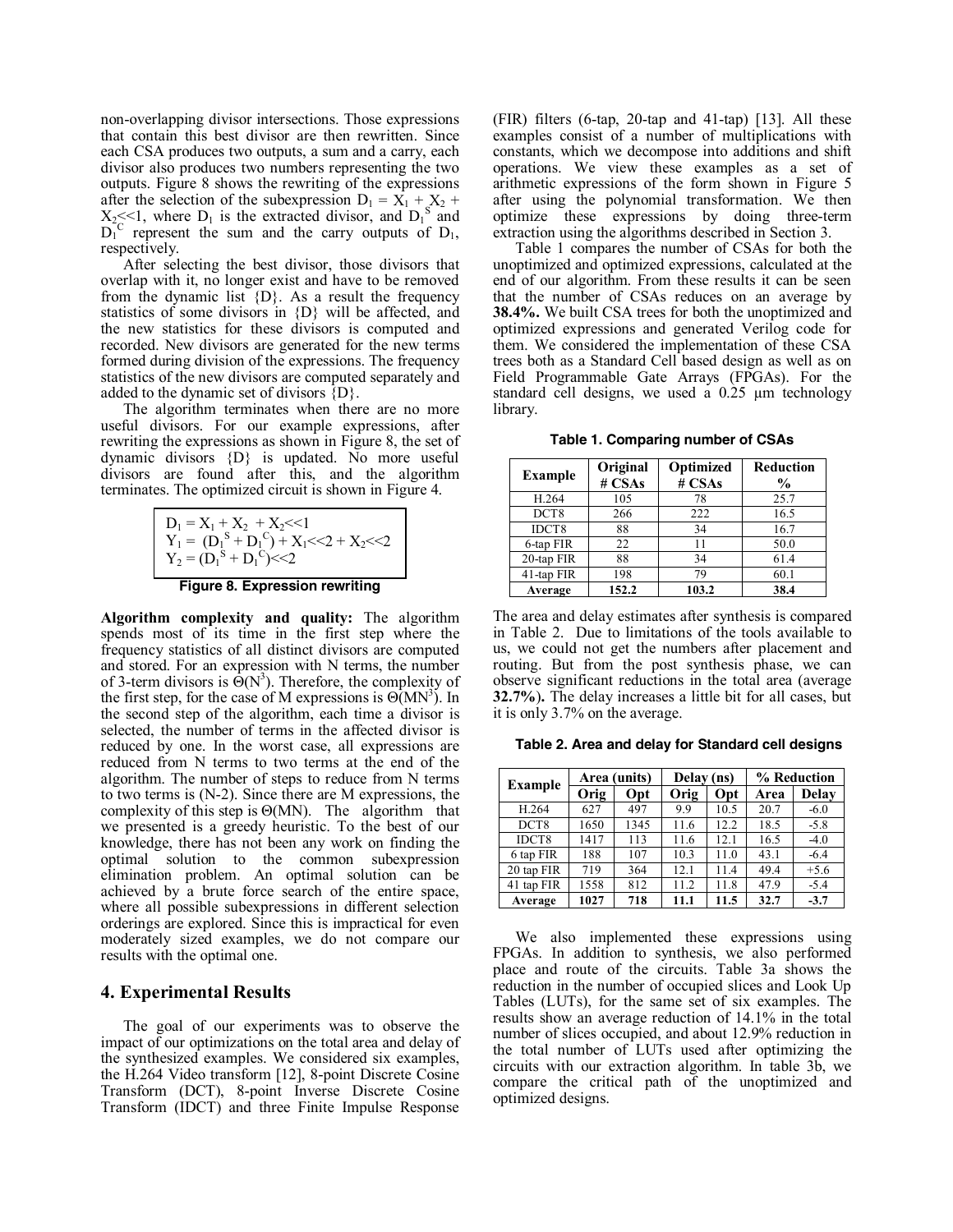| <b>Example</b>   | # of Slices |      | # of LUTs |      | % Reduction   |             |
|------------------|-------------|------|-----------|------|---------------|-------------|
|                  | Orig        | Opt  | Orig      | Opt  | <b>Slices</b> | <b>LUTs</b> |
| H.264            | 1186        | 1090 | 2146      | 2007 | 8.1           | 6.8         |
| DCT <sub>8</sub> | 3202        | 2917 | 5929      | 5429 | 8.9           | 8.4         |
| IDCT8            | 2786        | 2597 | 5133      | 4814 | 6.8           | 6.2         |
| 6 tap FIR        | 184         | 163  | 338       | 303  | 11.4          | 10.4        |
| 20 tap FIR       | 1533        | 867  | 2522      | 1548 | 43.4          | 38.6        |
| 41 tap FIR       | 1528        | 1440 | 2560      | 2379 | 5.8           | 7.1         |
| Average          | 1736        | 1512 | 3105      | 2747 | 14.1          | 12.9        |

**Table 3a. Area comparison for FPGA** 

**Table 3b. Latency comparison for FPGA** 

| Example    | Original<br>(n <sub>s</sub> ) | Optimized<br>(ns) | % Reduction |
|------------|-------------------------------|-------------------|-------------|
| H.264      | 11.6                          | 13.1              | $-12.5$     |
| DCT8       | 26.8                          | 28.4              | $-5.8$      |
| IDCT8      | 24.2                          | 26.9              | $-11.5$     |
| 6 tap FIR  | 13.1                          | 13.1              | 0.0         |
| 20 tap FIR | 15.9                          | 16.7              | $-5.1$      |
| 41 tap FIR | 15.3                          | 15.2              | 0.6         |
| Average    | 17.8                          | 18.9              | $-5.7$      |

### **5. Delay Aware Extraction**

 The three-term extraction algorithm presented in Section 3 did not consider the impact of the optimizations on the total delay of the CSA tree. But performing extraction among the expressions can create certain dependencies among the signals that can cause the overall delay to increase. This delay can be reduced by reversing some of the optimizations using algorithms such as Tree Height Reduction (THR) [14], but these algorithms involve extensive backtracking and hence are very expensive. Instead, the delay can be controlled during the extraction algorithm.

#### **5.1 Delay model**

 We use a simple delay model similar to the one used in [6]. We use a unit delay for both the sum and the carry outputs of a CSA, and use integer numbers for the arrival times of the various signals in the circuits. This model can be easily generalized to handle actual values for arrival times and delays of the CSAs. The authors in [6] present an optimal polynomial time algorithm for finding the fastest CSA tree for every expression. This algorithm is an iterative algorithm where in each step the terms of the expression are sorted according to non-decreasing availability times. The first three terms are then allotted to a CSA. This continues till only two terms remain.

 We use this algorithm to find the minimum delay of given expressions, using our delay model. We then perform extraction, such that at each step, the delay of the expressions does not exceed this minimum delay.

#### **5.2 Example**

 Consider the evaluation of the following arithmetic expressions,

> $F_1 = a + b + c + d + e$  $F_2 = a + b + c + d + f$ Arrival times  $(a,b,c,d,e,f) = \{2,0,0,0,0,0\}$

All signals are available at time  $t = 0$ , except for a, which is available at time  $t = 2$ . Using the optimal CSA allocation algorithm in [6], the minimum delay for both  $F_1$  and  $F_2$  is calculated as  $3 + D(Add)$ , where  $D(Add)$  is the delay of the final two input adder.

 Figure 9a shows the evaluation of the two expressions after performing delay ignorant extraction. The arrival times of signals are shown along the edges of the circuit. In this example, the subexpression  $D_1 = (a + b)$ + c) is first extracted and then the subexpression  $D_2$  =  $D_1^S' + D_1^C + d$  is extracted. This leads to an implementation with only four CSAs, but the delay of the circuit is now  $5 + D(Add)$ , which is two units more than the optimal delay.

 Figure 9b shows the result of delay aware extraction. Here the subexpression  $(a + b + c)$  is not extracted because by doing so the delay increases. The divisor  $D_1$  $=$  (b+c+d) does not increase the delay so it is extracted. After rewriting the expressions, the common subexpression  $(\overline{D}_1^S + D_1^C + a)$  is considered, but is not selected because it increases the delay. The delay aware extraction has one more CSA than the delay ignorant one, but it has the minimum delay.



#### **Figure 9a. Delay ignorant extraction**



**Figure 9b. Delay aware extraction** 

#### **5.3 Algorithm**

 The delay aware extraction algorithm is a modification of the original algorithm that does not consider delay. In the algorithm shown in Figure 6,